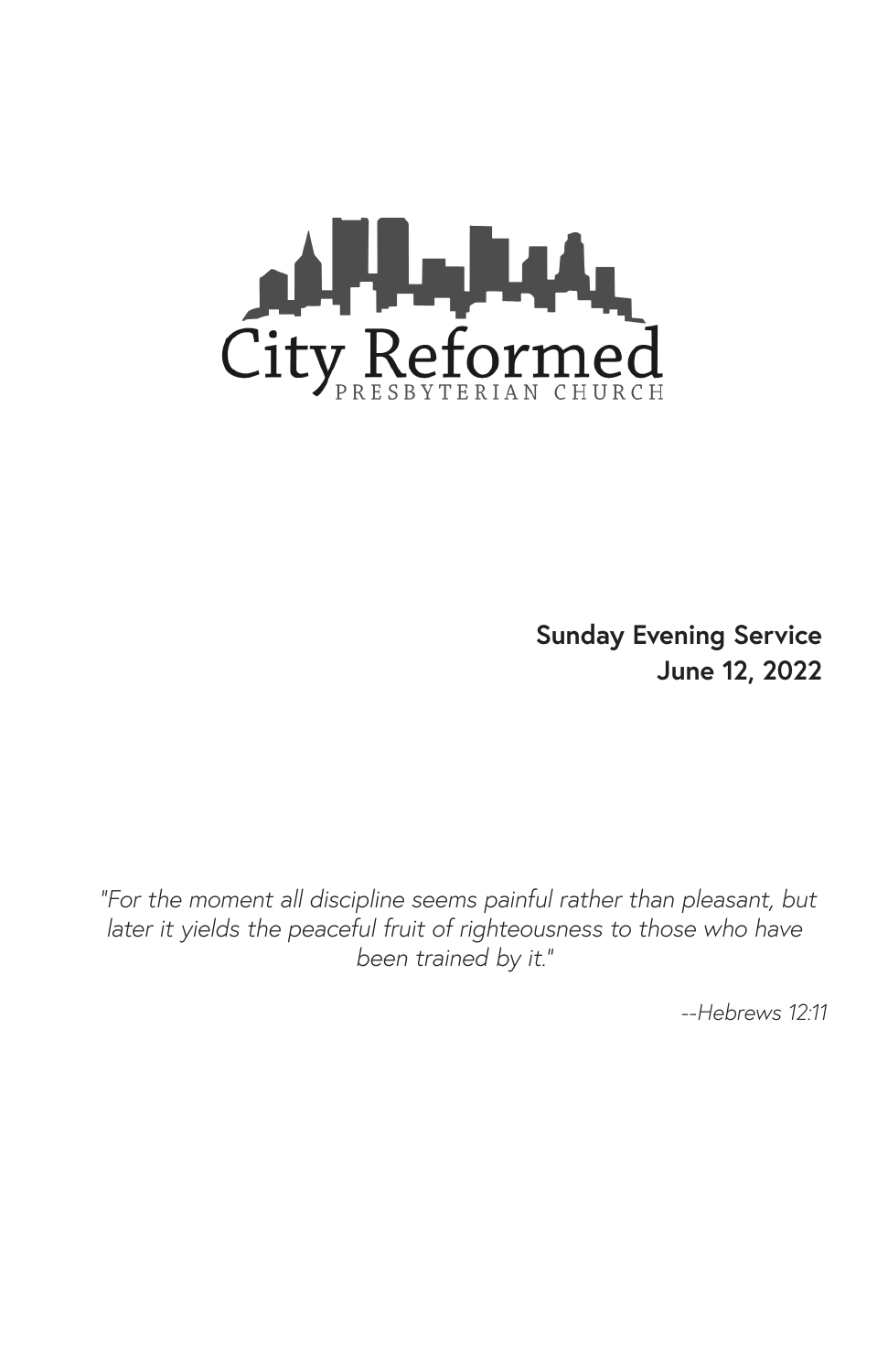# **Welcome to City Reformed Presbyterian Church**

We are glad to have you join us for worship today. If you would like more information, please contact us at office@cityreformed.org or visit our website: **cityreformed.org**.

*Please speak to an usher or greeter if you have any questions about the nursery* 

# **Worship Service**

**City Reformed Presbyterian Church**

Sunday Evening Worship – June 12, 2022 Presider: Edler Jim Partridge

### **Call to Worship: Psalm 95:1-7**

*Please stand for the Call to Worship if you are able.*

- Leader Oh come, let us sing to the LORD; let us make a joyful noise to the rock of our salvation!
- **People Let us come into his presence with thanksgiving; let us make a joyful noise to him with songs of praise!**
- Leader For the LORD is a great God, and a great King above all gods. In his hand are the depths of the earth; the heights of the mountains are his also.
- Pe**ople The sea is his, for he made it, and his hands formed the dry land.**
- Leader Oh come, let us worship and bow down; let us kneel before the LORD, our Maker!
- Pe**ople For he is our God, and we are the people of his pasture, and the sheep of his hand.**

# **Prayer of Invocation**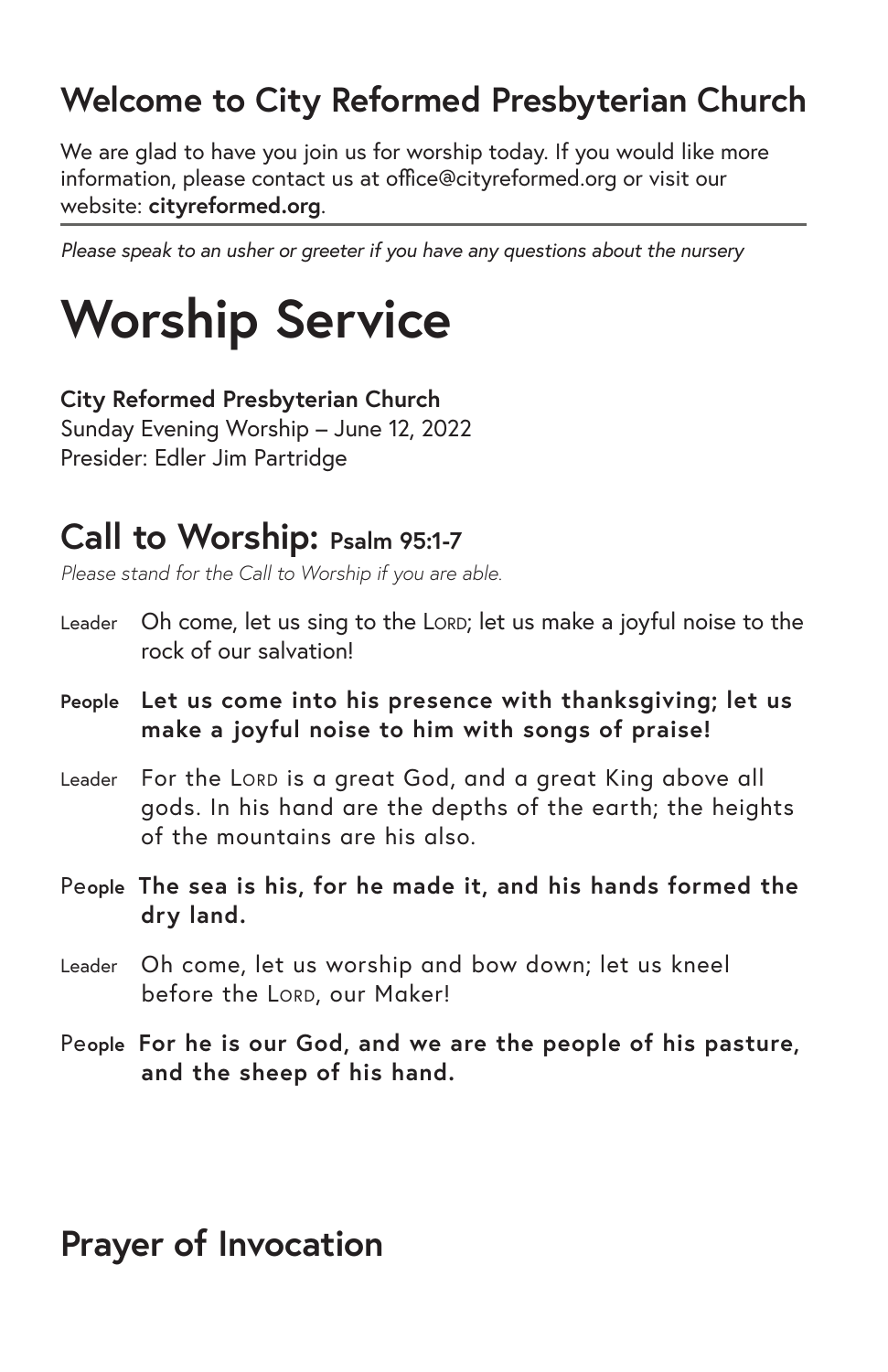#### **Psalm 34 | Taste and See**

*(Words & Music: Joe Rigney & Shane Barnard 2015)*

I sought the Lord and He answered me And delivered me from ev'ry fear Those who look on Him are radiant They'll never be ashamed They'll never be ashamed

This poor man cried and the Lord heard me And saved me from my enemies The Son of God surrounds His saints He will deliver them He will deliver them

*Magnify the Lord with me Come exalt His name together Glorify the Lord with me Come exalt His name forever*

O taste and see that the Lord is good O blessed is he who hides in Him O fear the Lord O all you saints He'll give you ev'rything He'll give you ev'rything

Let us bless the Lord Ev'ry day and night Never ending praise May our incense rise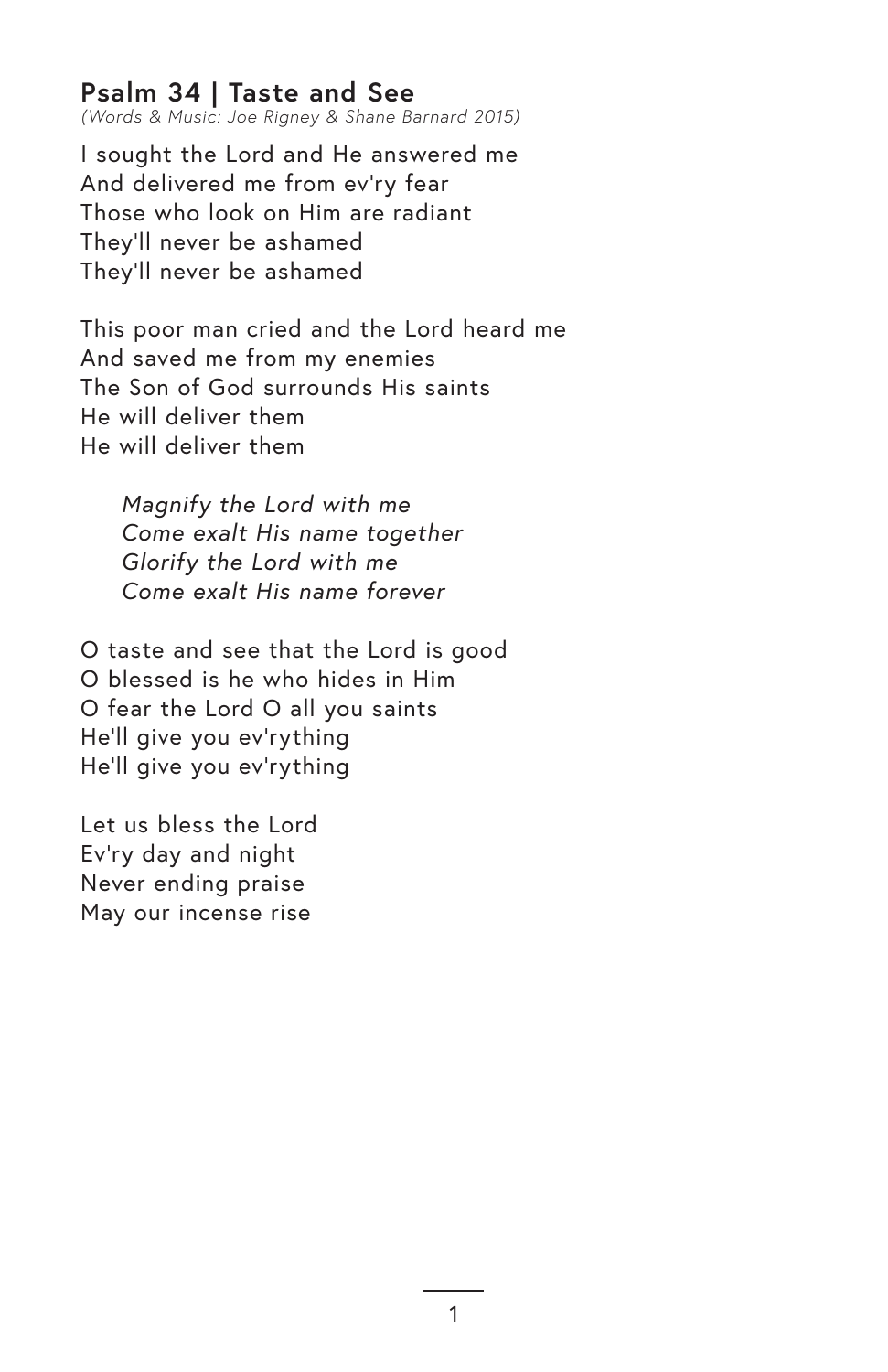#### **Great Are You Lord**

*(Words & Music: Leslie Jordan & David Leonard 2012)*

You give life You are love You bring light to the darkness You give hope You restore Ev'ry heart that is broken And great are You Lord

> *It's Your breath in our lungs So we pour out our praise We pour out our praise It's Your breath in our lungs So we pour out our praise to You only*

And all the earth will shout Your praise Our hearts will cry these bones will sing Great are You Lord

### **Call to Confession: Hebrews 3:12-13**

Take care, brothers, lest there be in any of you an evil, unbelieving heart, leading you to fall away from the living God. But exhort one another every day, as long as it is called "today," that none of you may be hardened by the deceitfulness of sin.

## **Prayer of Confession:**

**O Lord, increase our faith. We have placed our faith in you, and yet we also know that we falter and fluctuate in our faith. We believe; help us in our unbelief. Make our hearts truly yours: on fire with your Spirit; living hearts, not hard hearts of stone; hearts on which you have written your law so that we love your law. You must do it, for even our faith is the gift of God, and our repentance must be granted by you. You have awakened us to life in Christ; arouse us further, to constancy and faithfulness, to love you with our whole heart and to love our neighbor as ourselves.**

# **Silent Confession**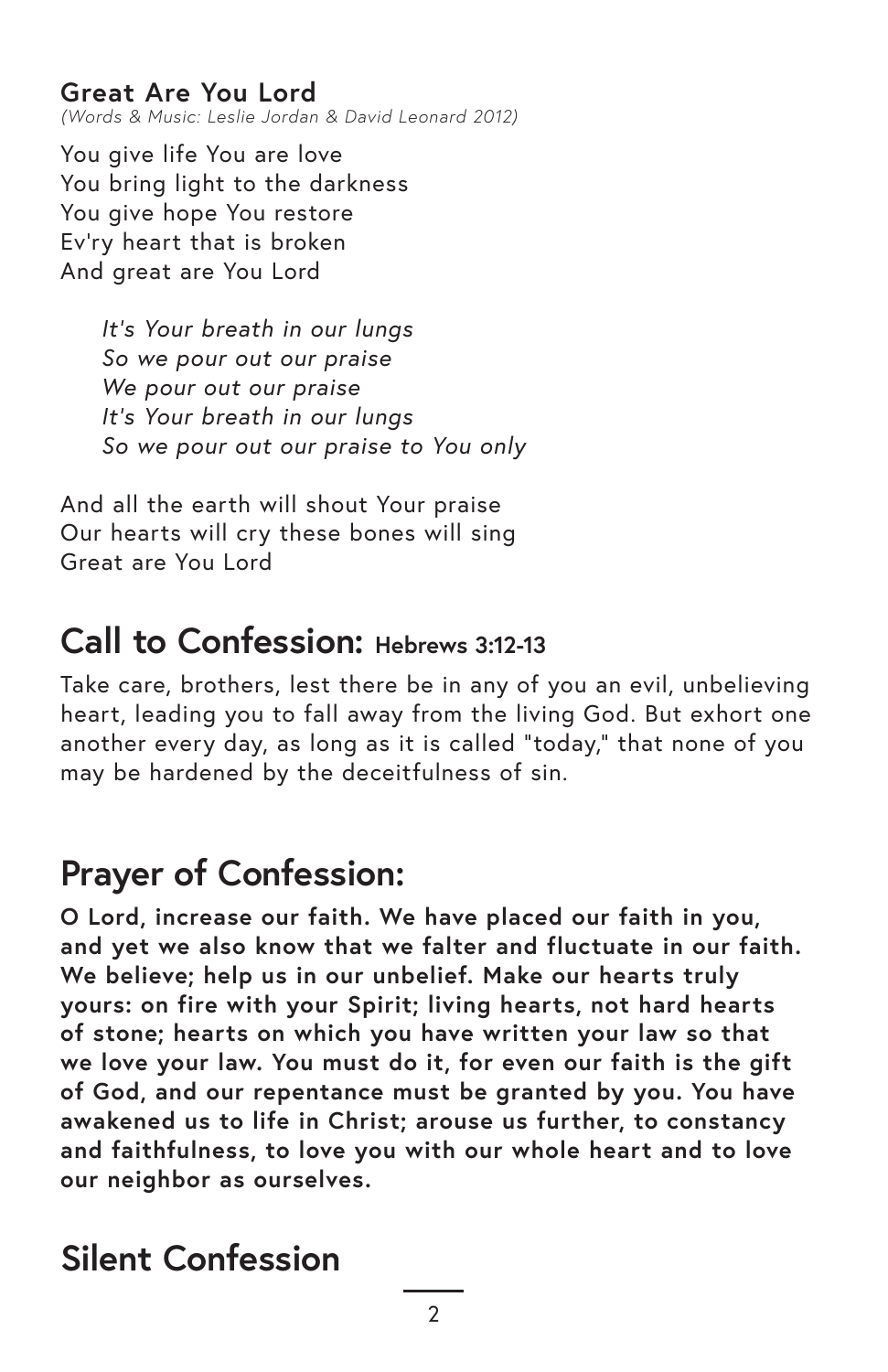### **Assurance of Pardon: Hebrews 6:19-20**

We have this as a sure and steadfast anchor of the soul, a hope that enters into the inner place behind the curtain, where Jesus has gone as a forerunner on our behalf, having become a high priest forever after the order of Melchizedek.

# **Corporate Prayer**

# **Song of Renewal**

We consider tithes & offering as an act of worship within the corporate family of *Christ. Please direct giving online or via mail (cityreformed.org/give; 3929 Coleman St., 15207).*

#### **Your Labor Is Not in Vain**

*(Words & Music: Isaac Wardell, Paul Zach, & Wendell Kimbrough 2017)*

Your labor is not in vain Though the ground underneath you Is cursed and stained Your planting and reaping are never the same But your labor is not in vain

Your labor is not unknown Though the rocks they cry out And the sea it may groan The place of your toil may not seem like a home But your labor is not unknown

*For I am with you I am with you I am with you I am with you For I have called you Called you by name Your labor is not in vain*

The vineyards you plant will bear fruit The fields will sing out and rejoice with the truth For all that is old will at last be made new The vineyards you plant will bear fruit

*(continued on next page)*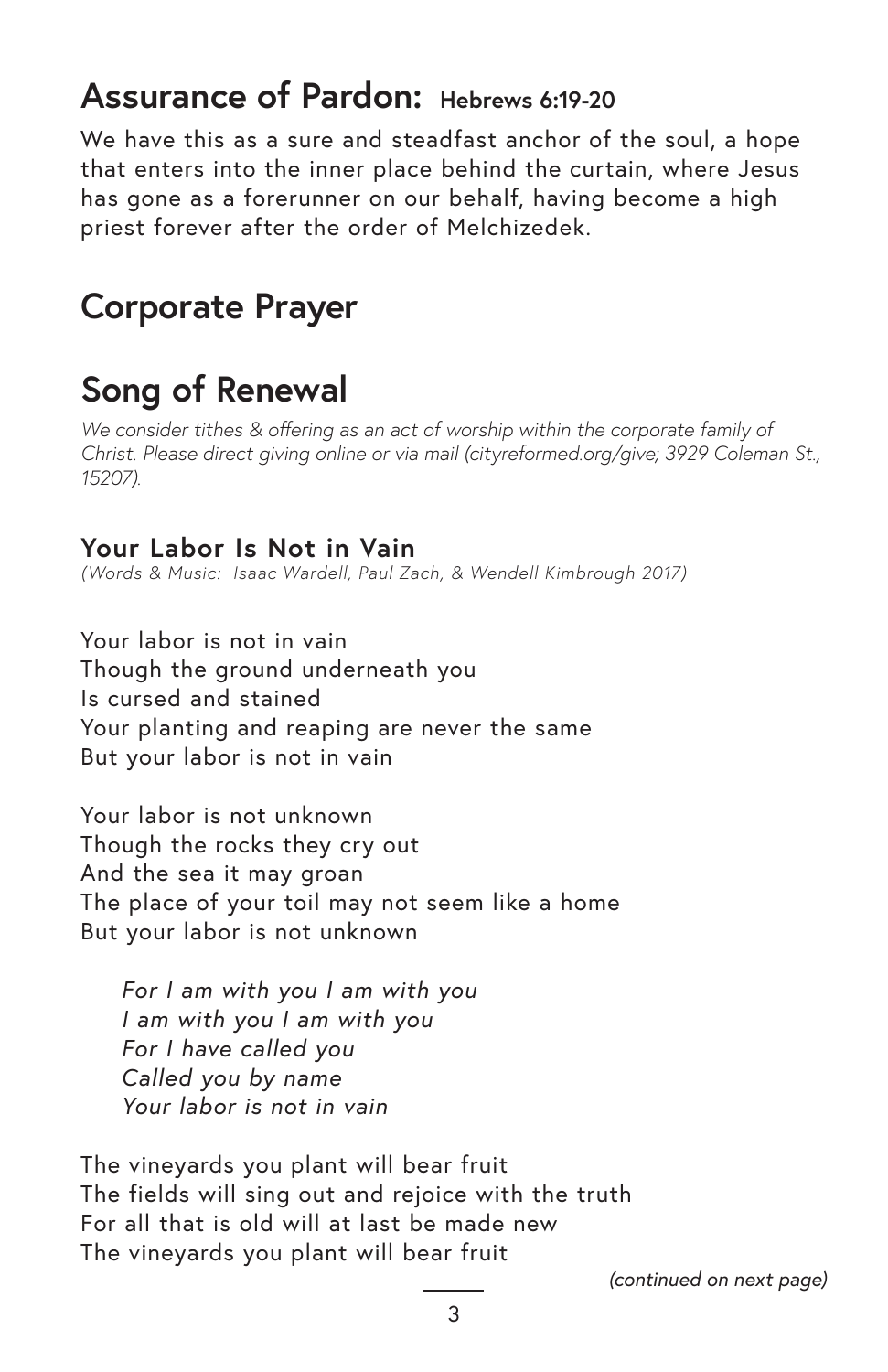The houses you labor to build Will fina'ly with laughter and joy be filled The serpent that hurts and destroys will be killed And all that is broken be healed

#### **Scripture & Homily**

**1 Corinthians 5:1-13 "Church Disciple"**

- Reverend Matt Koerber

It is actually reported that there is sexual immorality among<br>you, and of a kind that is not tolerated even among pagans,  $\mathbf T$  t is actually reported that there is sexual immorality among for a man has his father's wife. 2 And you are arrogant! Ought you not rather to mourn? Let him who has done this be removed from among you.

3 For though absent in body, I am present in spirit; and as if present, I have already pronounced judgment on the one who did such a thing. 4 When you are assembled in the name of the Lord Jesus and my spirit is present, with the power of our Lord Jesus, <sup>5</sup>you are to deliver this man to Satan for the destruction of the flesh, so that his spirit may be saved in the day of the Lord.

6 Your boasting is not good. Do you not know that a little leaven leavens the whole lump? 7 Cleanse out the old leaven that you may be a new lump, as you really are unleavened. For Christ, our Passover lamb, has been sacrificed. 8 Let us therefore celebrate the festival, not with the old leaven, the leaven of malice and evil, but with the unleavened bread of sincerity and truth.

9 I wrote to you in my letter not to associate with sexually immoral people— <sup>10</sup>not at all meaning the sexually immoral of this world, or the greedy and swindlers, or idolaters, since then you would need to go out of the world. 11But now I am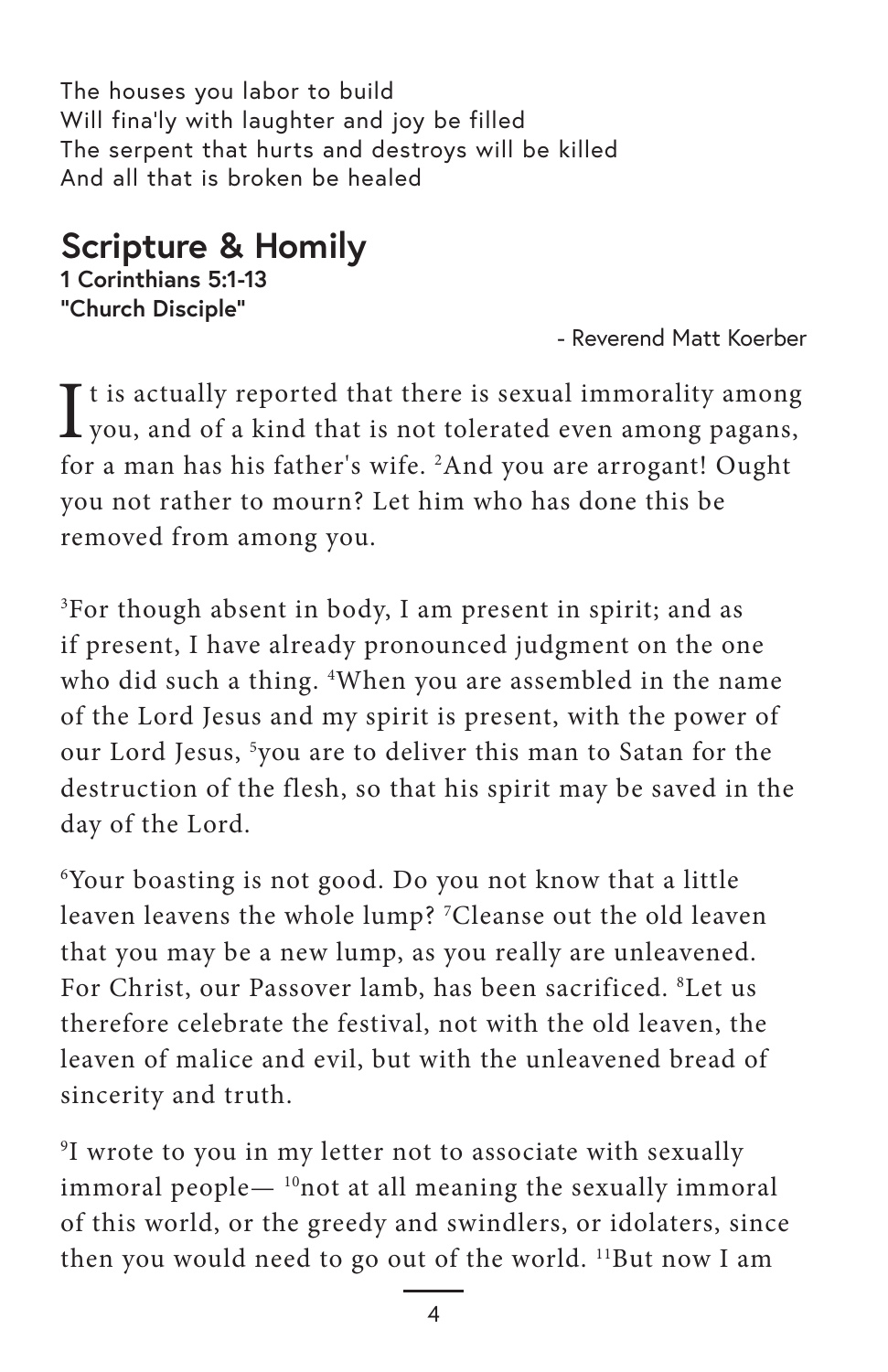writing to you not to associate with anyone who bears the name of brother if he is guilty of sexual immorality or greed, or is an idolater, reviler, drunkard, or swindler—not even to eat with such a one. 12For what have I to do with judging outsiders? Is it not those inside the church whom you are to judge? 13God judges those outside. "Purge the evil person from among you."

Leader This is the Word of the Lord.

**People Thanks be to God**

# Additional Scripture.

2 Corinthains 7:10 / For godly grief produces a repentance that leads to salvation without regret, whereas worldly grief produces death.

## Sermon Outline

Proposition: *Modern godliness requires ancient reflection*

Fallen condition: Concupiscence, namely we don't believe we could do something as evil as David's actions

Main Points: We have a lot to learn from David's story...

- 1. The power of sexual temptation
- 2. The depth of man's sin
- 3. The height of God's grace